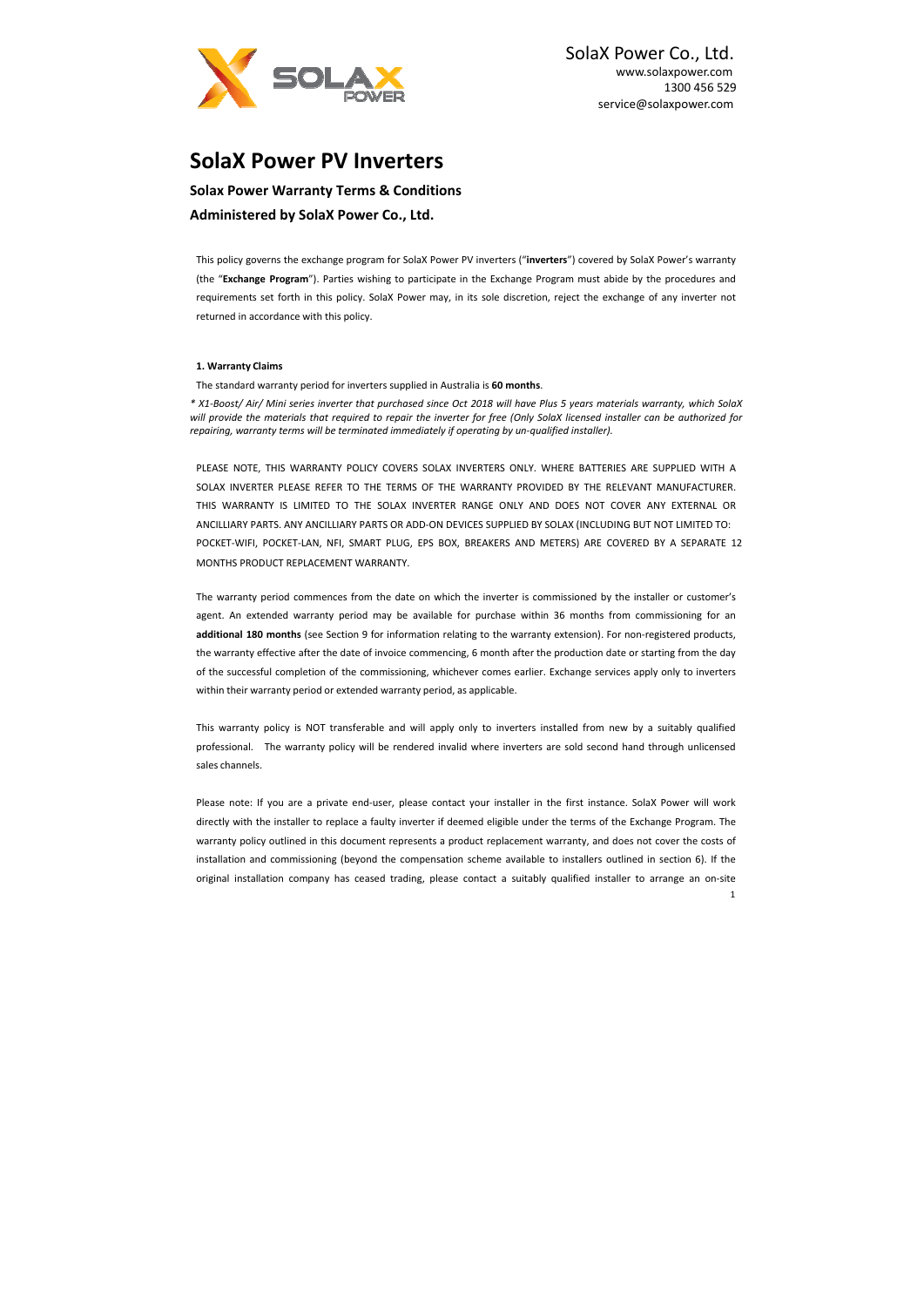SolaX Power Co., Ltd. www.solaxpower.com 1300 456 529 service@solaxpower.com



## **X‐Hybrid (SK‐SU, SK‐TL) Off‐Grid Installations**

The X‐Hybrid range of inverters is a grid‐tied inverter range with off‐grid functionality. Where this inverter is installed in a completely off-grid setting, owing to unpredictable and potentially irregular operating patterns, SolaX Power require that off‐grid installations are inspected annually by a suitably qualified technician and that documented evidence of the inspection is kept on record. Failure to adequately maintain the equipment in the manner described may invalidate any warranty claims.

### **2. Limited Liability**

Subject to the conditions set out below SolaX Power warrants that the goods will correspond substantially with their specification at the time of delivery and will be free from material defects.

h. Failure to adequately maintain the equipment. An on-site inspection by a suitably qualified technician is required following sixty months of continuous use. Warranty claims made beyond 60 months from the date of commissioning may be declined if it cannot be demonstrated that the equipment has been maintained adequately.

2.1 In the event of damages related to the causes listed below, no warranty claims will be acknowledged or accepted. Claims that relate to defects that are caused by the following factors are not covered by SolaX Power's warranty obligations:

a. Force majeure (storm damage, lightning strike, overvoltage, fire, thunderstorm, flooding etc.)

b. Improper or noncompliant use.

c. Improper installation, commissioning, start up or operation (contrary to the guidance detailed in the installation manual supplied with each product).

d. Inadequate ventilation and circulation resulting in minimized cooling and natural air flow

e. Installation in a corrosive environment

f. Damage during transportation

g. Unauthorized repair attempts

i. Failure to register the warranty as required under this policy (outlined in section 10). Warranties must be registered no more than six weeks from the date of commissioning. Any attempt to register the warranty beyond the six-week registration period (without written consent from SolaX Power) will invalidate any warranty claims. SolaX Power may request to see documented evidence where they suspect that a warranty was registered more than six weeks following the commissioning date.

j. In the event that the inverter display (a standard feature on certain SolaX products) ceases to function, but where the inverter is otherwise operating normally, SolaX may not issue a replacement product where the display/programming features available on the display can be viewed/set on external devices using software supplied by SolaX Power.

This warranty does not extend to parts materials or equipment not manufactured by SolaX Power in respect of which the customer shall only be entitled to the benefit of any such warranty or guarantee as is given by the manufacturer to SolaX Power.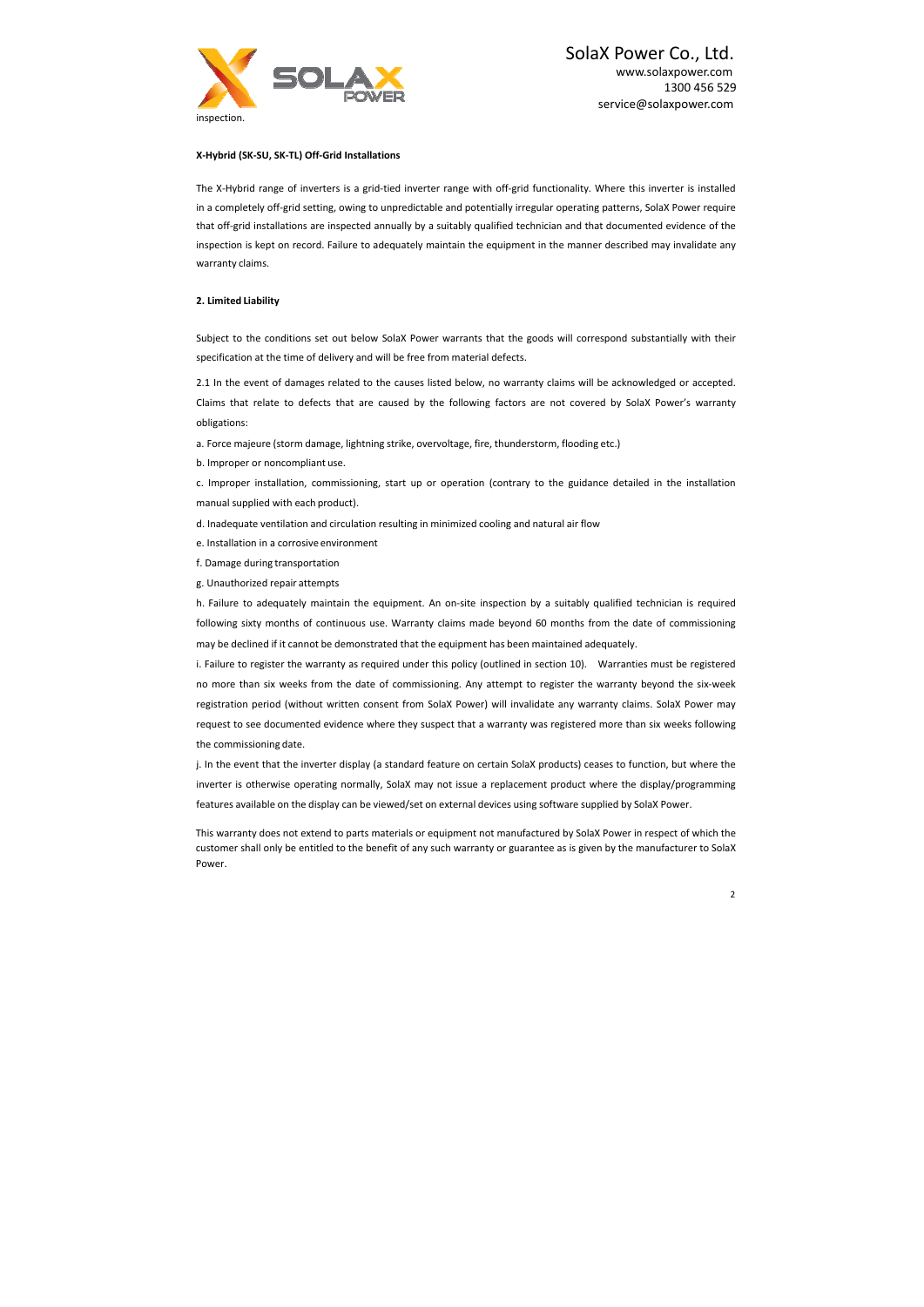

# SolaX Power Co., Ltd.

www.solaxpower.com 1300 456 529 service@solaxpower.com

SolaX Power shall be under no liability under this warranty (or any other warranty condition or guarantee) if the total price for the goods has not been paid by the due date for payment.

## **3. Exchange Service**

Any inverter qualifying for exchange within the warranty period will be replaced with a new or refurbished inverter, subject to the terms and conditions detailed within this document being adhered to. The following items must be made available to SolaX Power for an exchange to be effected under this policy:

Inverter data including:

- 1. Product model
- 2. Product serial number
- 3. Failure code
- 4. Failure details (including AC/DC reading etc. as per SolaX requested)

#### Documentation

including:

- 1. Copy of original purchase invoice.
- 2. Valid warranty certificate
- 3. Detailed information about the entire systems (e.g. system schematic)
- 4. Documentation of previous claims/exchanges (if applicable)

### **SolaX Power reserves the right to refuse exchange requests where adequate information is not provided.**

To request the replacement of an Inverter, you must contact the SolaX Power Service Center.

Upon receipt of the required information listed in Section 3, and after attempts to correct the problem with the customer's assistance, SolaX Power will assign a unique case number to the customer. This number shall be used in reference for all communications regarding the exchange. SolaX Power will dispatch a replacement inverter within 3 working days to the specified customer or installer location. Following the receipt of the replacement inverter, the customer must return the allegedly faulty Inverter in the same packaging material as the replacement inverter. SolaX Power will supply all labels, documentation and freight details for the return of the allegedly faulty inverter. All allegedly faulty inverters must be returned within 10 (ten) working days of the receipt of the replacement inverter. A qualified installer must be available for the inverter exchange and re‐commissioning. The replacement inverter will be covered by the original warranty terms of the faulty inverter for the remaining warranty period of the original (faulty) inverter.

Email: service@solaxpower.com Call: 1300 476 529 Monday to Friday from 8:30am to 5:30pm (excluding public holiday).

## **4. SolaX Power Responsibility**

### **5. Installer Responsibility**

In the event of an equipment failure or fault, it is the responsibility of the installer to work directly with the SolaX Power Service Center in order to limit the return of non‐faulty equipment. The SolaX Power Service Center will work with the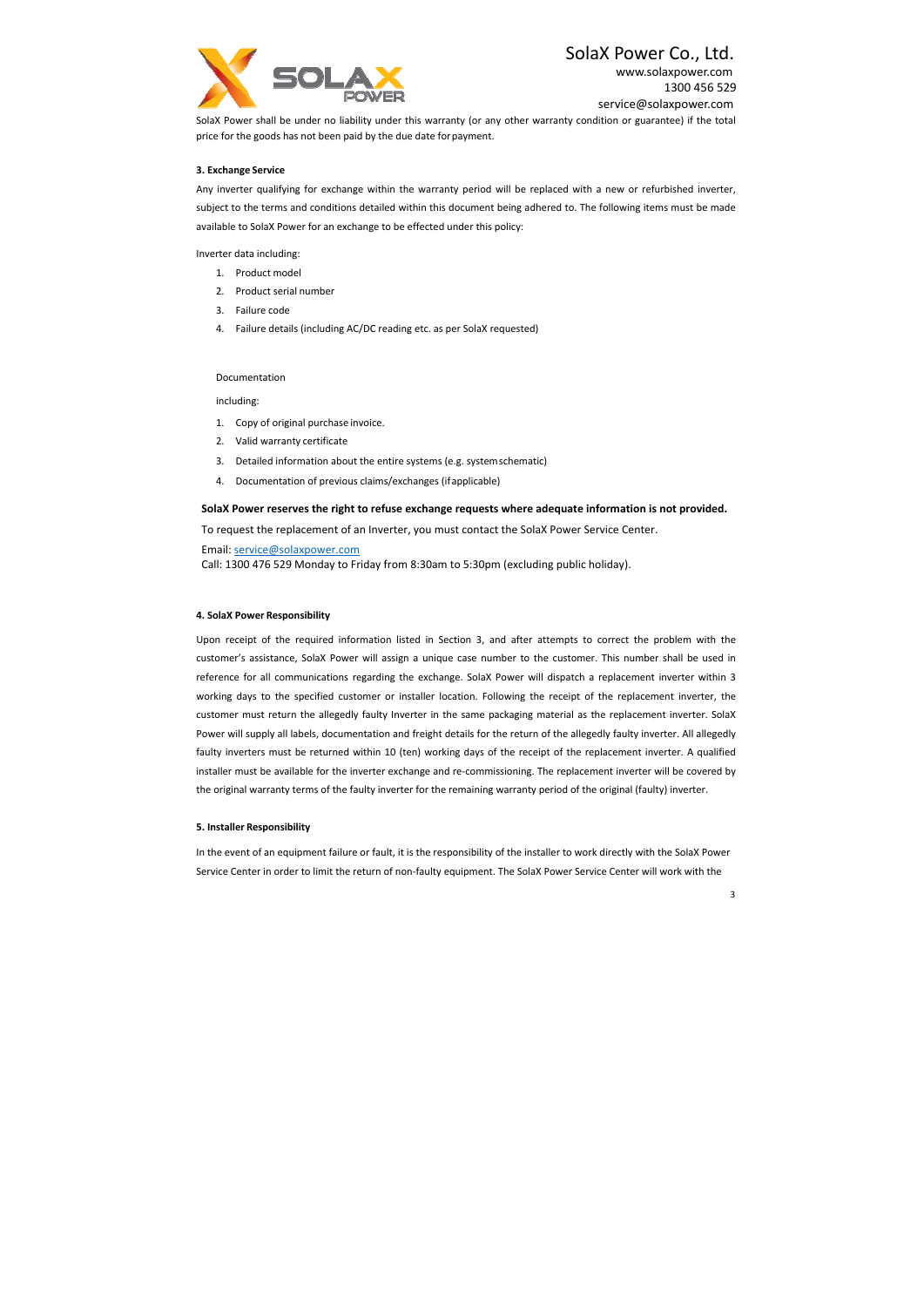

If faulty equipment is exchanged by an installer within the warranty period, SolaX Power will make a onetime payment to the installer of AUD 150.00 as compensation (payable for each site). During inspection by SolaX Power, if the allegedly faulty inverter is found by SolaX Power to be ineligible for exchange under this policy, the compensation payment will not be made and the installer may be charged for the repair of the unit as noted in clause 7 below. In order to receive the compensation payment, the installer must provide proof of a valid warranty for the inverter, a correctly issued and fully completed invoice (as provided by SolaX Power with the replacement inverter), and a valid case number for the inverter (as provided by the SolaX Power Service Center). The claim for compensation must be made no more than 3 months from date that the case number was issued. Claims made beyond this 3‐month period will be invalid. The installer must ensure the return of the suspect equipment prior to reimbursement from SolaX Power. In all instances, the installer must send these items to:

installer to rectify the fault or fault message through telephone support or with direct PC links. Note: To qualify for further compensation and a replacement unit, the installer must first contact the SolaX Power Service Center and fulfill the installer's responsibilities under Section 3 of this document.

### **6. Compensation for Installer**

**a.** The installer must contact the SolaX Power Service Centre and supply the required information as shown in Section 3. As outlined in Section 5, the installer will liaise with SolaX Power Service Centre to try and find a solution without the need to exchange the inverter.

SolaX Power Co., Ltd. Room 201, Block A (West), Zhejiang University Science and Technology Park, No. 525, Xixi Rd, Hangzhou, Zhejiang, China, 310007.

## **7. Inspection Charge for Inverters Not Found Defective**

If an allegedly faulty Inverter is returned to SolaX Power pursuant to this Policy, and is found by SolaX Power to be free of defects that would qualify it for replacement under this policy, or due to limited liability as stated in clause 2, SolaX Power reserve the right to apply a flat‐rate inspection charge for each Inverter of AUD 150.00, plus shipping and packaging costs.

#### **8. Inverter Replacement Procedure**

SolaX Power must be provided with the relevant documentation as shown in Section 3. This procedure must be followed for a warranty claim to be applicable under this Exchange Program.

**b.** If the inverter is deemed faulty and is eligible for the Exchange Program, SolaX Power will raise and create a case number for the inverter and communicate this with the installer.

- **c.** SolaX Power will dispatch a replacement inverter within 3 working days of the case number being created. The inverter will be shipped to the specified customer or installer location at SolaX Power's cost.
- **d.** The installer will install the replacement inverter and use the packaging to repack the faulty inverter.
- **e.** SolaX Power will cover the costs of collection and shipment of the faulty inverter back to SolaX Power as detailed in